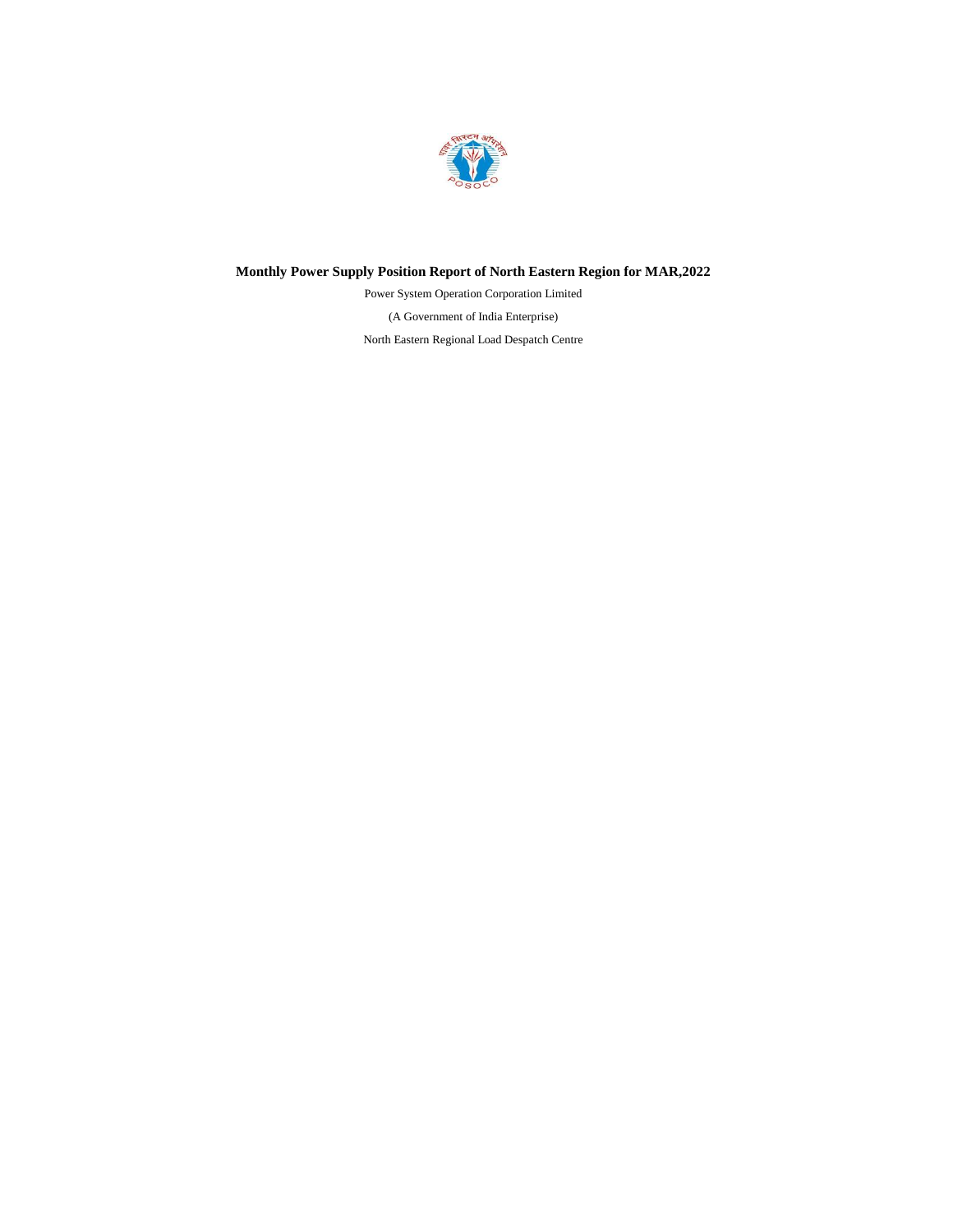**Monthly Power Supply Position Report of North Eastern Region for MAR,2022**

| Date of Issue | <b>Revision No</b> |
|---------------|--------------------|
| 05-04-2022    |                    |
|               |                    |
|               |                    |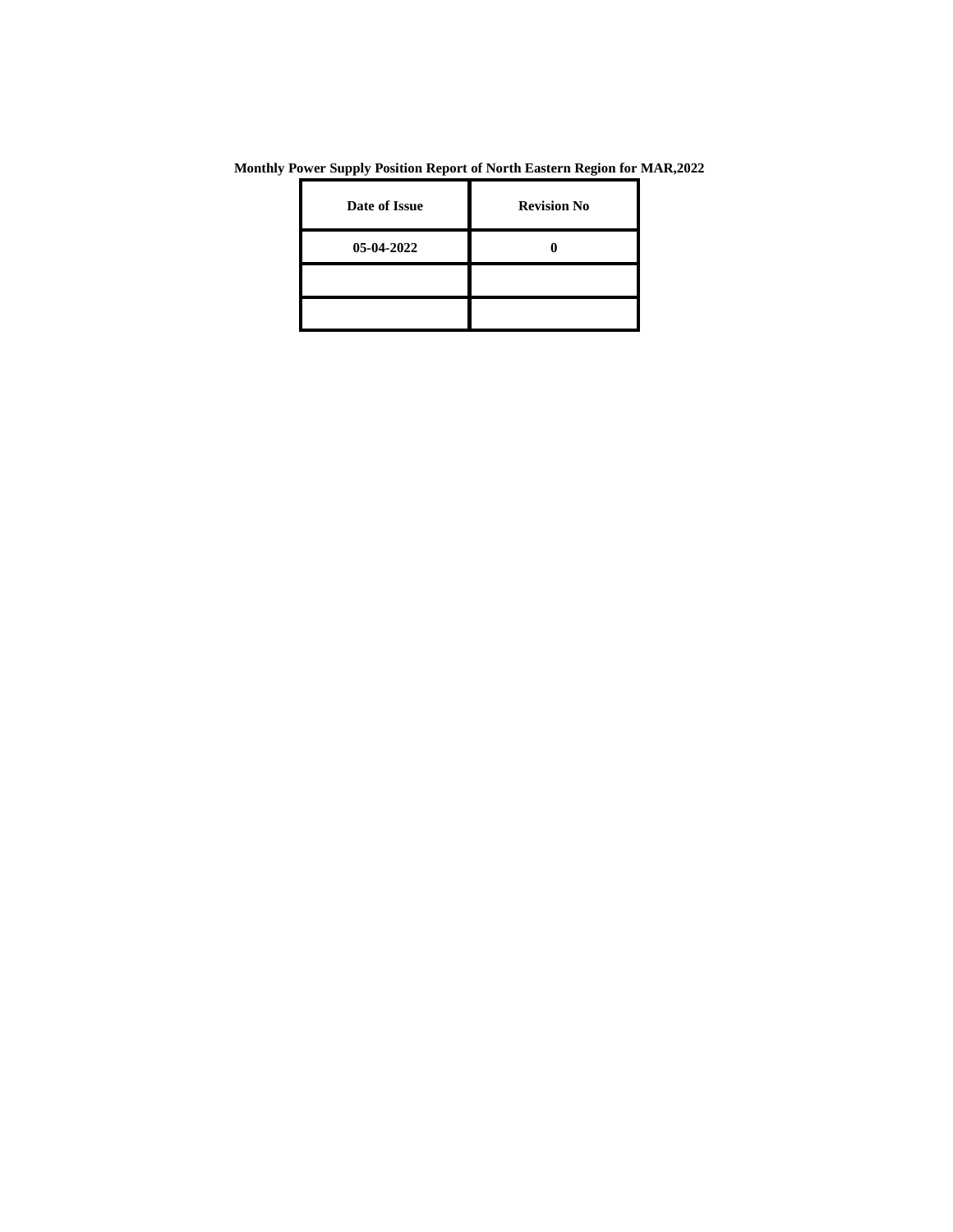#### **Monthly Power Supply Position of North Eastern Region for MAR'2022**

#### **Regional Energy Generation**

|                                |              | Hydro     |                  | Coal / Oil / Solar |                  | Gas Based (Open cycle) |              | Gas Based (Com.cycle)         | <b>Total</b> |            |
|--------------------------------|--------------|-----------|------------------|--------------------|------------------|------------------------|--------------|-------------------------------|--------------|------------|
| Name of<br><b>Constituents</b> | <b>Gross</b> | Net       | <b>Gross</b>     | <b>Net</b>         | <b>Gross</b>     | <b>Net</b>             | <b>Gross</b> | <b>Net</b>                    | Gross        | <b>Net</b> |
| A: State Sector                |              |           |                  |                    |                  |                        |              |                               |              |            |
| <b>ARUNACHAL PRADESH</b>       | 4.137        | 4.095     | $\pmb{0}$        | $\bf{0}$           | $\bf{0}$         | $\bf{0}$               | $\bf{0}$     | $\bf{0}$                      | 4.137        | 4.095      |
| <b>ASSAM</b>                   | 12.758       | 12.629    | 11.585           | 11.47              | 39.815           | 39.416                 | 182.594      | 180.509                       | 246.669585   | 244.024    |
| <b>MEGHALAYA</b>               | 36.969       | 36.6      | $\boldsymbol{0}$ | $\boldsymbol{0}$   | $\boldsymbol{0}$ | $\pmb{0}$              | $\bf{0}$     | $\pmb{0}$                     | 36.969       | 36.6       |
| <b>MIZORAM</b>                 | 14.619       | 14.444    | 0                | 0                  | $\bf{0}$         | $\bf{0}$               | $\bf{0}$     | $\bf{0}$                      | 14.619       | 14.444     |
| <b>NAGALAND</b>                | 2.765        | 2.738     | $\bf{0}$         | $\bf{0}$           | $\bf{0}$         | $\bf{0}$               | $\bf{0}$     | $\bf{0}$                      | 2.765        | 2.738      |
| <b>TRIPURA</b>                 | 1.289        | 1.276     | 0.69             | 0.683              | 53.265           | 52.732                 | 65.904       | 63.597                        | 121.148      | 118.288    |
|                                |              |           |                  |                    |                  |                        |              | <b>Total (State Sector)</b>   | 426.30758    | 420.189    |
| <b>B: Central Sector</b>       |              |           |                  |                    |                  |                        |              |                               |              |            |
| <b>NEEPCO</b>                  |              |           |                  |                    |                  |                        |              |                               |              |            |
| <b>AGBPP</b>                   | $\bf{0}$     | $\bf{0}$  | $\pmb{0}$        | $\pmb{0}$          | $\bf{0}$         | $\bf{0}$               | 154.876      | 150.617                       | 154.876      | 150.617    |
| <b>AGTCCPP</b>                 | $\bf{0}$     | $\pmb{0}$ | $\pmb{0}$        | $\pmb{0}$          | $\pmb{0}$        | $\pmb{0}$              | 59.525       | 57.679                        | 59.525       | 57.679     |
| <b>DOYANG</b>                  | 3.181        | 3.142     | 0                | $\bf{0}$           | $\bf{0}$         | $\bf{0}$               | $\bf{0}$     | $\bf{0}$                      | 3.181        | 3.142      |
| <b>KAMENG HEP</b>              | 153,279      | 151.44    | $\bf{0}$         | $\pmb{0}$          | $\pmb{0}$        | $\bf{0}$               | $\bf{0}$     | $\bf{0}$                      | 153,279      | 151.44     |
| <b>KHANDONG</b>                | $\pmb{0}$    | $\pmb{0}$ | $\pmb{0}$        | $\bf{0}$           | $\bf{0}$         | $\bf{0}$               | $\bf{0}$     | $\bf{0}$                      | $\bf{0}$     | 0          |
| <b>KOPILI</b>                  | $\bf{0}$     | $\bf{0}$  | $\bf{0}$         | $\pmb{0}$          | $\pmb{0}$        | $\pmb{0}$              | $\pmb{0}$    | $\bf{0}$                      | $\bf{0}$     | 0          |
| KOPILI-2                       | $\bf{0}$     | $\bf{0}$  | $\bf{0}$         | $\pmb{0}$          | $\pmb{0}$        | $\bf{0}$               | $\pmb{0}$    | $\bf{0}$                      | $\bf{0}$     | $\bf{0}$   |
| <b>PARE</b>                    | 15.838       | 15.648    | $\pmb{0}$        | $\pmb{0}$          | 0                | $\bf{0}$               | $\bf{0}$     | $\bf{0}$                      | 15.838       | 15.648     |
| <b>RANGANADI</b>               | 51.337       | 50.824    | $\bf{0}$         | $\bf{0}$           | $\pmb{0}$        | $\bf{0}$               | $\pmb{0}$    | $\bf{0}$                      | 51.337       | 50.824     |
| <b>NHPC</b>                    |              |           |                  |                    |                  |                        |              |                               |              |            |
| <b>LOKTAK</b>                  | 20.443       | 20.198    | $\bf{0}$         | $\bf{0}$           | $\pmb{0}$        | $\bf{0}$               | $\pmb{0}$    | $\bf{0}$                      | 20.443       | 20.198     |
| <b>NTPC</b>                    |              |           |                  |                    |                  |                        |              |                               |              |            |
| <b>BGTPP</b>                   | $\bf{0}$     | $\bf{0}$  | 429.631          | 390.964            | $\pmb{0}$        | $\bf{0}$               | $\pmb{0}$    | $\bf{0}$                      | 429.631      | 390.964    |
| <b>OTPCL</b>                   |              |           |                  |                    |                  |                        |              |                               |              |            |
| <b>PALATANA</b>                | $\bf{0}$     | $\bf{0}$  | $\pmb{0}$        | $\pmb{0}$          | $\bf{0}$         | $\bf{0}$               | 435.903      | 421.518                       | 435.903      | 421.518    |
|                                |              |           |                  |                    |                  |                        |              | <b>Total (Central Sector)</b> | 1324.013     | 1262.03    |
| <b>Total NER</b>               | 316.615      | 313.034   | 441.906          | 403.117            | 93.08            | 92.148                 | 898.802      | 873.92                        | 1750.32058   | 1682.219   |

#### **Inter Regional Exchange in MU :**

|                   | Import | <b>Export</b>  |
|-------------------|--------|----------------|
| NER to ER         | 113.51 | 178.05         |
| NER to NR         | 169.23 | 111.34         |
|                   |        | Net Import(MU) |
| Net export by NER |        | 289.39         |
|                   |        |                |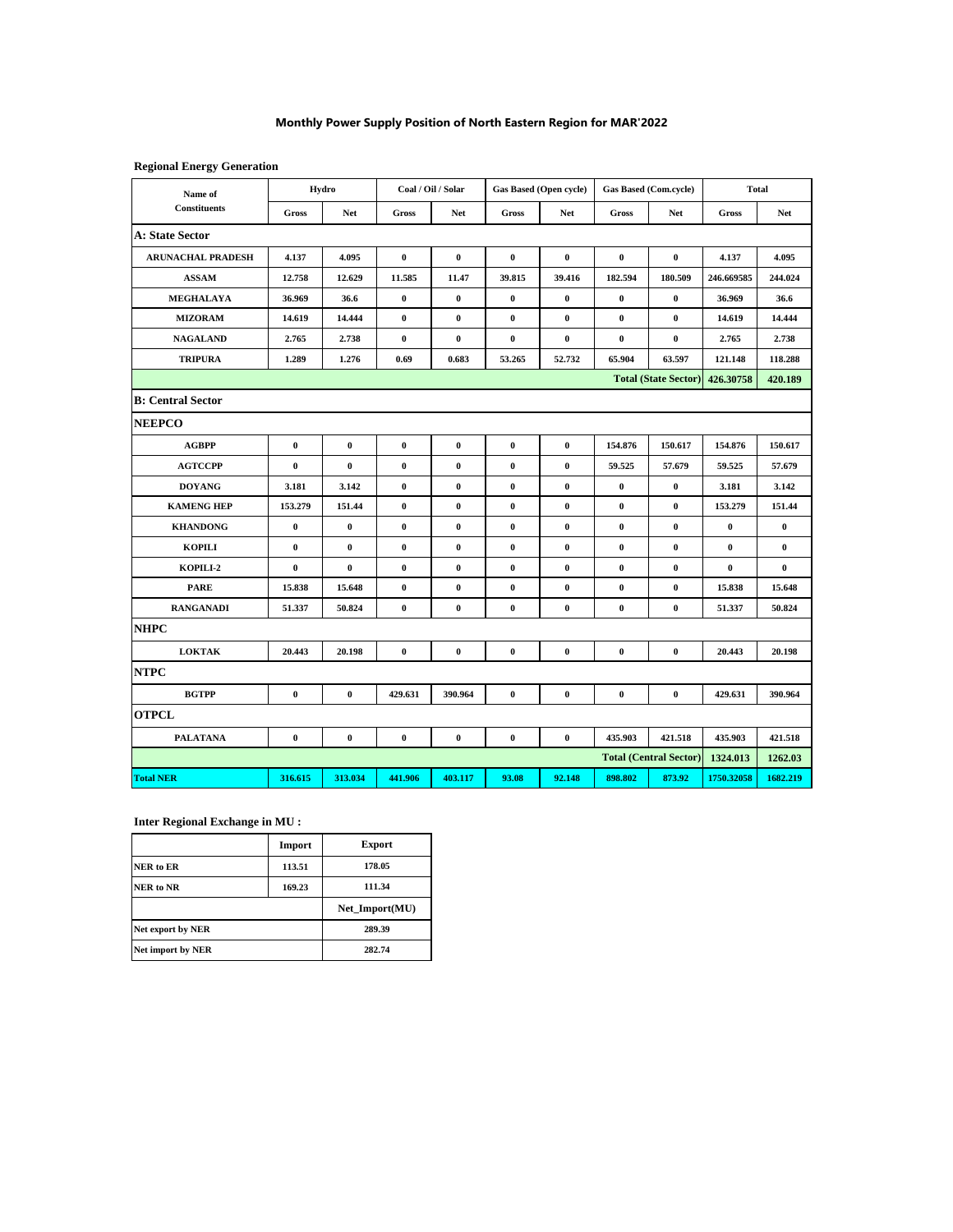#### **Estimation of Energy Requirement (MU)**

| <b>Average Frequency (Hz)</b>                   | 49.977            |          |                                          |                              |                           |                  |                       |
|-------------------------------------------------|-------------------|----------|------------------------------------------|------------------------------|---------------------------|------------------|-----------------------|
| Name of<br><b>Constituents</b>                  | <b>Generation</b> | Schedule | Energy drawal from grid<br><b>Drawal</b> | <b>Energy</b><br>Consumption | Frequency<br>Correction # | Load<br>Shedding | Actual<br>Requirement |
| <b>ARUNACHAL PRADESH</b>                        | 4.1               | 78.34    | 68.81                                    | 72.91                        | 0.05                      | $\bf{0}$         | 72.91                 |
| <b>ASSAM</b>                                    | 244.024           | 702      | 702.46                                   | 946.484                      | 0.56                      | 0.28             | 811.66                |
| <b>MANIPUR</b>                                  | $\bf{0}$          | 84.9     | 82.92                                    | 82.92                        | 0.057                     | $\bf{0}$         | 82.92                 |
| <b>MEGHALAYA</b>                                | 36.6              | 164.59   | 164.34                                   | 200.94                       | 0.139                     | $\bf{0}$         | 200.94                |
| <b>MIZORAM</b>                                  | 14.44             | 45.84    | 38.43                                    | 52.87                        | 0.036                     | $\bf{0}$         | 52.87                 |
| <b>NAGALAND</b>                                 | 2.74              | 68.69    | 72.08                                    | 74.82                        | 0.052                     | $\bf{0}$         | 74.82                 |
| <b>TRIPURA</b> (including<br><b>BANGLADESH)</b> | 118.29            | 99.07    | 91.57                                    | 209.86                       | 0.145                     | 0.01             | 209.87                |
| <b>Total (inluding Bangladesh)</b>              | 285.09            | 1243.43  | 1220.61                                  | 1505.7                       | 1.039                     | 0.29             | 1505.99               |

**# Freq. Correction = Consumption \* 0.03 \* ( 50 - Frequency)**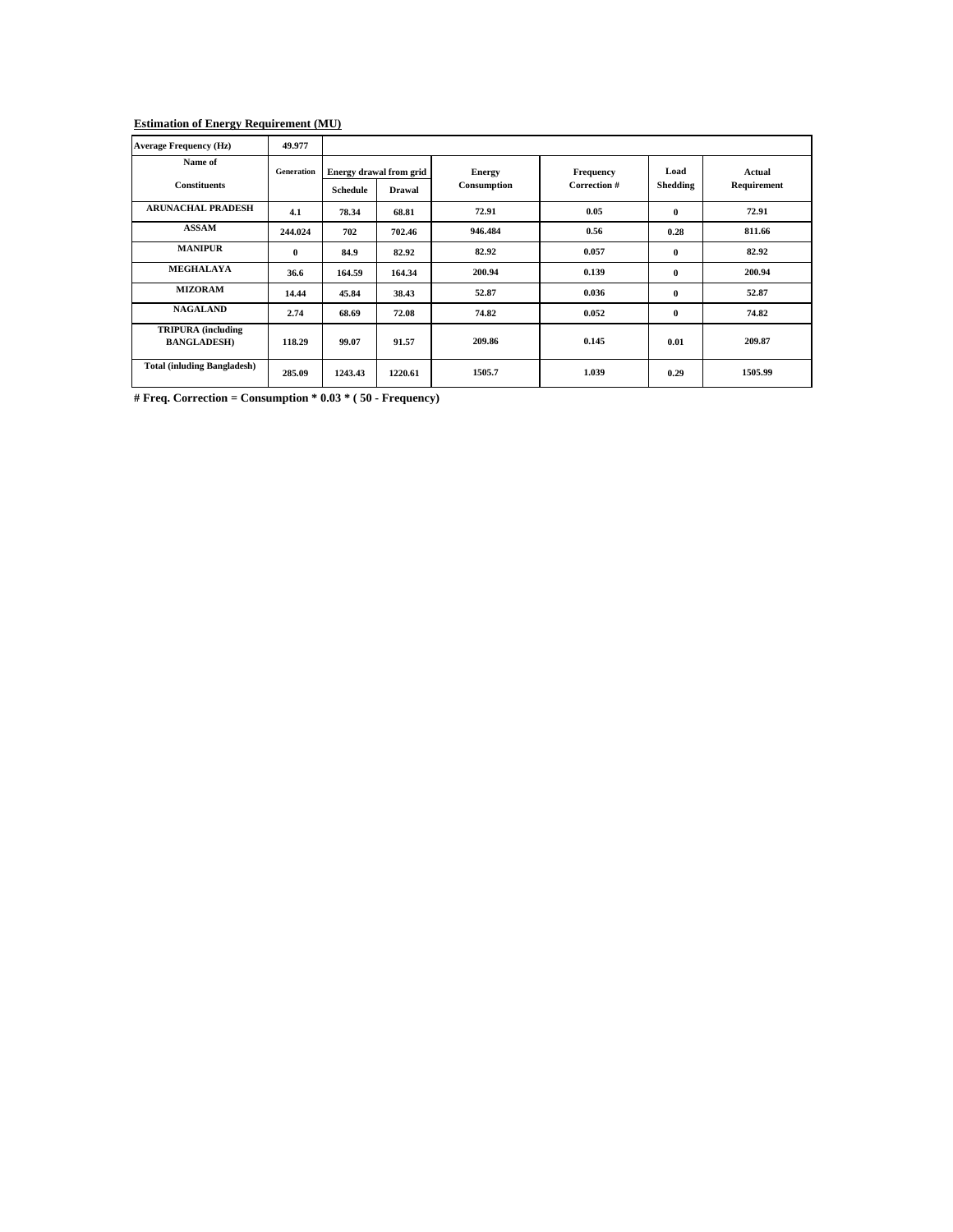#### **Monthly Power Supply Position of North Eastern Region for MAR'2022**

| <b>Constituents</b>                             | Maximu<br>m<br><b>Demand</b><br>Met (in<br>MW) | Date & Time of<br><b>Max Demand Met</b> | <b>Frequency at Max</b><br><b>Demand Met Time</b><br>(in Hz) | <b>Frequency</b><br>Correction # | <b>Load Shedding at</b><br><b>Max Demand Met</b><br>Time (in MW) | <b>Estimated Peak</b><br>Demand (in MW) at<br>50 Hz |
|-------------------------------------------------|------------------------------------------------|-----------------------------------------|--------------------------------------------------------------|----------------------------------|------------------------------------------------------------------|-----------------------------------------------------|
| <b>ARUNACHAL PRADESH</b>                        | 143.47                                         | At 19:45 Hrs on 02.03.22                | 49.998                                                       | $\bf{0}$                         | $\bf{0}$                                                         | 143.47                                              |
| <b>ASSAM</b>                                    | 1854.955                                       | At 19:00 Hrs on 23.03.22                | 49.818                                                       | 10.017                           | 45.61                                                            | 1910.585                                            |
| <b>MANIPUR</b>                                  | 225.18                                         | At 18:06 Hrs on 03.03.22                | 49.985                                                       | 0.068                            | $\bf{0}$                                                         | 225.25                                              |
| <b>MEGHALAYA</b>                                | 368.622                                        | At 19:00 Hrs on 08.03.22                | 49.857                                                       | 1.548                            | $\bf{0}$                                                         | 370.172                                             |
| <b>MIZORAM</b>                                  | 123.67                                         | At 17:45 Hrs on 01.03.22                | 50.053                                                       | $-0.186$                         | $\bf{0}$                                                         | 123.48                                              |
| <b>NAGALAND</b>                                 | 149.3                                          | At 17:30 Hrs on 03.03.22                | 50.04                                                        | $-0.179$                         | $\bf{0}$                                                         | 149.12                                              |
| <b>TRIPURA (EXCLUDING</b><br><b>BANGLADESH)</b> | 285.3                                          | At 18:37 Hrs on 23.03.22                | 49.932                                                       | 0.599                            | $\bf{0}$                                                         | 285.9                                               |
| <b>TRIPURA (INCLUDING</b><br><b>BANGLADESH)</b> | 465.14                                         | At 18:14 Hrs on 23.03.22                | 50.043                                                       | $-0.558$                         | $\bf{0}$                                                         | 464.58                                              |
| <b>NER (EXCLUDING</b><br><b>BANGLADESH)</b>     | 3079                                           | At 18:34 Hrs on 23.03.22                | 50.027                                                       | $-2.771$                         | $\bf{0}$                                                         | 3076.23                                             |
| <b>NER (INCLUDING</b><br><b>BANGLADESH)</b>     | 3236                                           | At 18:34 Hrs on 23.03.22                | 50.027                                                       | $-2.912$                         | $\mathbf{0}$                                                     | 3233.09                                             |

**Estimation of Peak Demand (MW)**

**'# Freq. Correction = Demand Met \* 0.03 \* (50 - Frequency)**

#### **Requirement Vs Availability in the Region**

|                                                  |                                                      | Energy requirement (in MU) at 50 Hz | Peak Requirement (in MW) at 50 Hz |                  |               |               |                  |                  |  |  |  |  |
|--------------------------------------------------|------------------------------------------------------|-------------------------------------|-----------------------------------|------------------|---------------|---------------|------------------|------------------|--|--|--|--|
| <b>Constituents</b>                              | Availability & Load Shedding at prevailing frequency |                                     |                                   |                  |               |               |                  |                  |  |  |  |  |
|                                                  | Requirement                                          | <b>Availability</b>                 | <b>Shortfall</b>                  | Shortfall<br>(%) | <b>Demand</b> | Demand<br>Met | <b>Shortfall</b> | Shortfall<br>(%) |  |  |  |  |
| <b>Arunachal Pradesh</b>                         | 72.91                                                | 72.91                               | $\bf{0}$                          | $\bf{0}$         | 143           | 143           | $\bf{0}$         | $\bf{0}$         |  |  |  |  |
| Assam                                            | 811.66                                               | 811.38                              | 0.28                              | 0.03             | 1901          | 1855          | 46               | 2.4              |  |  |  |  |
| <b>Manipur</b>                                   | 82.92                                                | 82.92                               | $\bf{0}$                          | $\bf{0}$         | 225           | 225           | $\bf{0}$         | $\bf{0}$         |  |  |  |  |
| Meghalaya                                        | 200.94                                               | 200.94                              | $\bf{0}$                          | $\bf{0}$         | 369           | 369           | $\bf{0}$         | $\bf{0}$         |  |  |  |  |
| <b>Mizoram</b>                                   | 52.87                                                | 52.87                               | $\bf{0}$                          | $\bf{0}$         | 124           | 124           | $\bf{0}$         | $\bf{0}$         |  |  |  |  |
| Nagaland                                         | 74.82                                                | 74.82                               | $\mathbf{0}$                      | $\bf{0}$         | 149           | 149           | $\bf{0}$         | $\bf{0}$         |  |  |  |  |
| <b>Tripura</b> (excluding<br><b>Bangladesh</b> ) | 124.08                                               | 124.07                              | 0.01                              | $\bf{0}$         | 285           | 285           | $\bf{0}$         | $\bf{0}$         |  |  |  |  |
| <b>Tripura</b> (including<br><b>Bangladesh</b> ) | 209.802                                              | 209.792                             | 0.01                              | $\bf{0}$         | 465           | 465           | $\bf{0}$         | $\bf{0}$         |  |  |  |  |
| <b>NER</b> (excluding<br><b>Bangladesh</b> )     | 1420.2                                               | 1419.91                             | 0.29                              | 0.02             | 3079          | 3079          | $\bf{0}$         | $\bf{0}$         |  |  |  |  |
| <b>NER</b> (including<br>Bangladesh)             | 1505.922                                             | 1505.632                            | 0.29                              | 0.02             | 3236          | 3236          | $\bf{0}$         | $\bf{0}$         |  |  |  |  |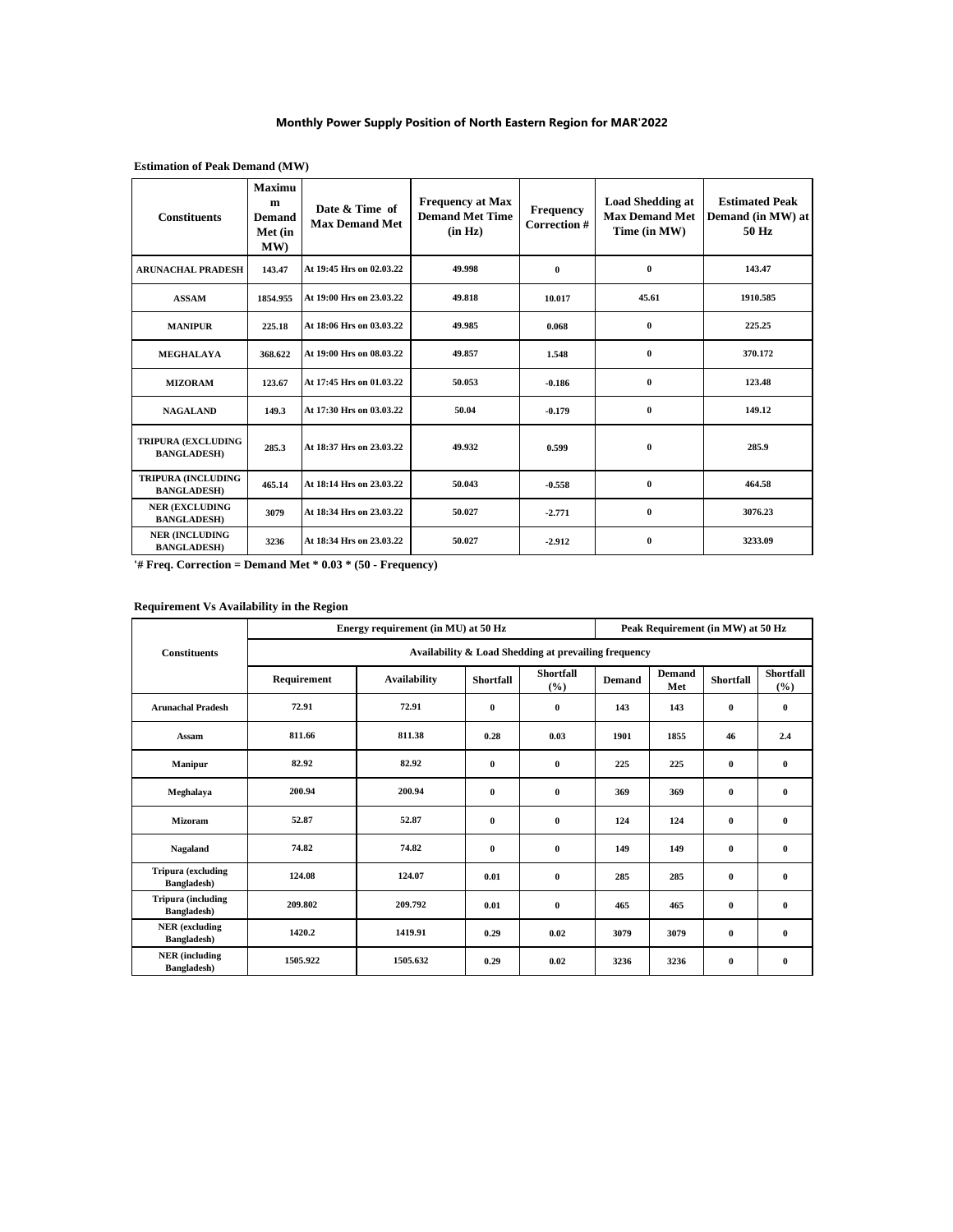# **Monthly Non Coventional and Coventional Generation of North Eastern Region**

## **NON CONVENTIONAL**

| <b>SL</b><br>NO.        | <b>GENERATING</b><br><b>STATION</b> | <b>INSTALLED</b><br><b>CAPACITY (MW)</b> |      | <b>TYPE</b>  | <b>GROSS GENERATION</b><br><b>IN MU</b> | <b>NET GENERATION IN</b><br>MU |  |  |  |  |  |
|-------------------------|-------------------------------------|------------------------------------------|------|--------------|-----------------------------------------|--------------------------------|--|--|--|--|--|
|                         | <b>ARUNACHAL PRADESH</b>            |                                          |      |              |                                         |                                |  |  |  |  |  |
| $\mathbf{1}$            | <b>DIKSHI</b>                       | $8*3$                                    | 24   | Hydro        | 4.137                                   | 4.095                          |  |  |  |  |  |
| <b>ASSAM</b>            |                                     |                                          |      |              |                                         |                                |  |  |  |  |  |
| $\mathbf{1}$            | <b>CHAMPAVATI / HHPCPL</b>          | $2*2$                                    | 4    | Hydro        | 0.414                                   | 0.410                          |  |  |  |  |  |
| $\overline{2}$          | <b>Myntreng</b>                     | $1.5*2$                                  | 3    | Hydro        | 2.121                                   | 2.099                          |  |  |  |  |  |
| 3                       | Suryatap                            | $5*1$                                    | 5    | Solar        | 0.561                                   | 0.556                          |  |  |  |  |  |
| $\overline{4}$          | <b>Azure Solar</b>                  | $25*1$                                   | 25   | Solar        | 4.203                                   | 4.161                          |  |  |  |  |  |
| 5                       | <b>Azure Solar_Boko</b>             | $25*1$                                   | 25   | Solar        | 4.336                                   | 4.293                          |  |  |  |  |  |
| $6\phantom{1}$          | <b>Azure Solar_Nagaon</b>           | $15*1$                                   | 15   | Solar        | 2,229                                   | 2.207                          |  |  |  |  |  |
| $\overline{7}$          | <b>Maheshwari Mining Solar</b>      | $25*1$                                   | 25   | Solar        | 0.255                                   | 0.253                          |  |  |  |  |  |
|                         | <b>MEGHALAYA</b>                    |                                          |      |              |                                         |                                |  |  |  |  |  |
| $\mathbf{1}$            | Sonapani                            | $1.5*1$                                  | 1.5  | Hydro        | 0.2                                     | 0.198                          |  |  |  |  |  |
| $\mathbf{2}$            | <b>Umiam Stage II</b>               | $10*2$                                   | 20   | Hydro        | 3.572                                   | 3.536                          |  |  |  |  |  |
| $\overline{\mathbf{3}}$ | Umtru                               | 2.80*4                                   | 11.2 | Hydro        | $\bf{0}$                                | $\pmb{0}$                      |  |  |  |  |  |
|                         | <b>MIZORAM</b>                      |                                          |      |              |                                         |                                |  |  |  |  |  |
| $\mathbf{1}$            | Serlui B                            | $3*4$                                    | 12   | Hydro        | 0.044                                   | 0.044                          |  |  |  |  |  |
|                         | <b>NAGALAND</b>                     |                                          |      |              |                                         |                                |  |  |  |  |  |
| $\mathbf{1}$            | Likimro                             | $8*3$                                    | 24   | Hydro        | 2.765                                   | 2.738                          |  |  |  |  |  |
|                         | <b>TRIPURA</b>                      |                                          |      |              |                                         |                                |  |  |  |  |  |
| $\mathbf{1}$            | Gumti                               | $5*3$                                    | 15   | Hydro        | 1.289                                   | 1.276                          |  |  |  |  |  |
| $\mathbf 2$             | <b>Monarchak Solar</b>              | $5*1$                                    | 5    | Solar        | 0.69                                    | 0.683                          |  |  |  |  |  |
|                         |                                     |                                          |      | <b>TOTAL</b> | 26.816                                  | 26.548                         |  |  |  |  |  |

**CONVENTIONAL**

| <b>SL</b><br>NO. | <b>GENERATING</b><br><b>STATION</b> | <b>INSTALLED</b><br><b>CAPACITY (MW)</b> |      | <b>TYPE</b>               | <b>GROSS GENERATION</b><br><b>IN MU</b> | <b>NET GENERATION IN</b><br>MU |
|------------------|-------------------------------------|------------------------------------------|------|---------------------------|-----------------------------------------|--------------------------------|
| <b>ASSAM</b>     |                                     |                                          |      |                           |                                         |                                |
| 1                | Karbi Langpi                        | $50*2$                                   | 100  | Hydro                     | 10.223                                  | 10.121                         |
| $\mathbf{2}$     | <b>NRPP</b>                         | $63*1+37*1$                              | 100  | <b>Combined Cycle Gas</b> | 129.65                                  | 128.352                        |
| 3                | <b>LRPP</b>                         | $10*7$                                   | 70   | <b>Open Cycle Gas</b>     | 39.815                                  | 39.416                         |
| 4                | <b>LTPS</b>                         | $20*3 + 37.2*1$                          | 97.2 | Gas                       | 36.779                                  | 36.554                         |
| 5                | <b>NTPS</b>                         | $21*2 + 11*1 + 24*1$<br>$+22.5*1$        | 99.5 | Gas                       | 16.087                                  | 15.604                         |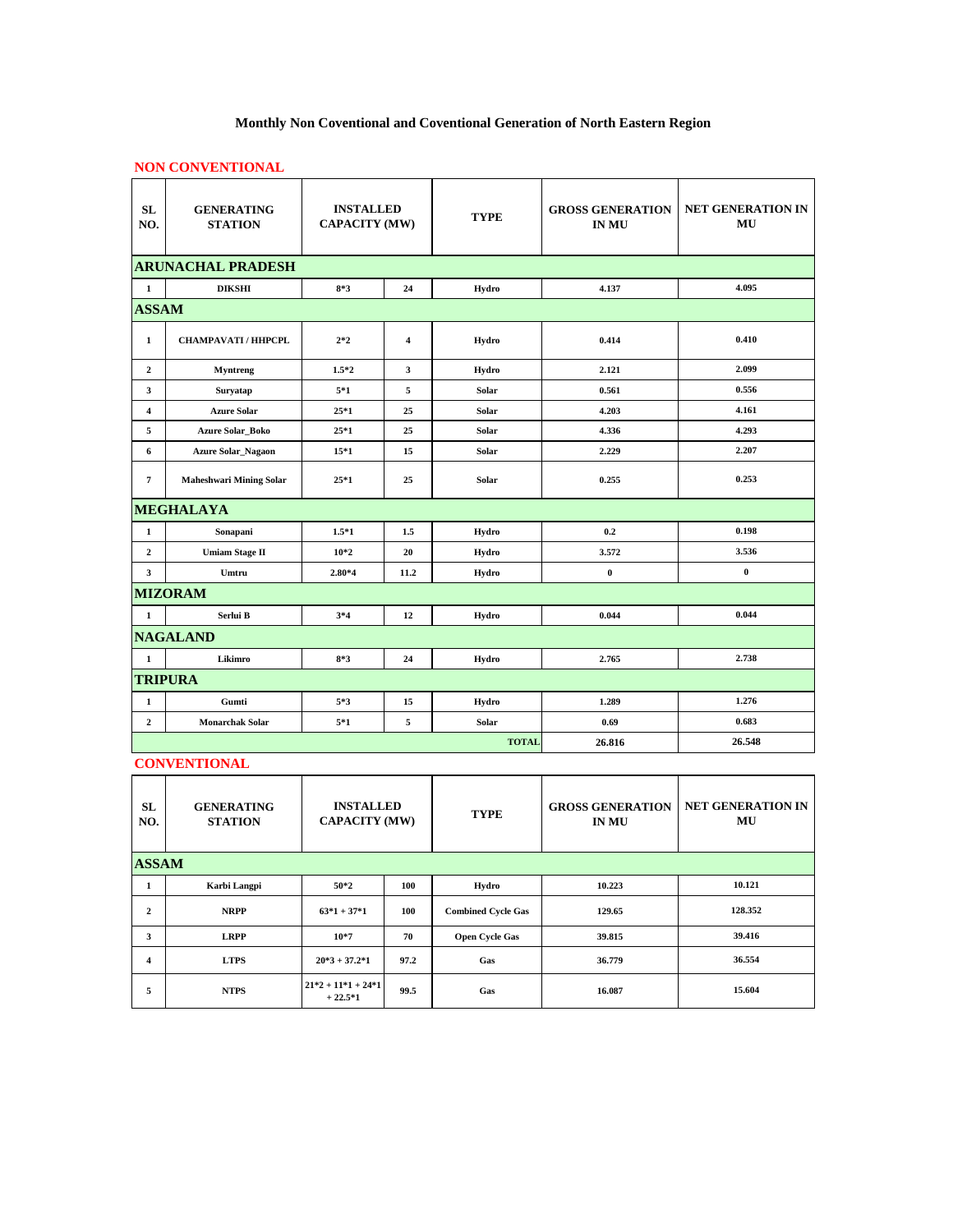|                         | <b>MEGHALAYA</b>          |                          |       |                       |           |            |
|-------------------------|---------------------------|--------------------------|-------|-----------------------|-----------|------------|
| 1                       | Lakroh                    | $1.5*1$                  | 1.5   | Hydro                 | $\pmb{0}$ | $\pmb{0}$  |
| 2                       | Myntdu Leshka             | 42*3                     | 126   | Hydro                 | 7.648     | 7.572      |
| 3                       | New Umtru                 | $20*2$                   | 40    | Hydro                 | 5.849     | 5.79       |
| $\overline{4}$          | <b>Umiam Stage I</b>      | $9*4$                    | 36    | Hydro                 | 6.678     | 6.612      |
| 5                       | <b>Umiam Stage III</b>    | $30*2$                   | 60    | Hydro                 | 6.498     | 6.433      |
| 6                       | <b>Umiam Stage IV</b>     | $30*2$                   | 60    | Hydro                 | 6.524     | 6.459      |
| 7                       | Adhunik                   | $25*1$                   | 25    | Coal                  | $\bf{0}$  | $\bf{0}$   |
| 8                       | <b>MPL</b>                | $8*1+43.15*1$            | 51.15 | Coal                  | $\pmb{0}$ | $\bf{0}$   |
| 9                       | <b>Maithan Alloys Ltd</b> | $15*1$                   | 15    | Coal                  | $\pmb{0}$ | $\pmb{0}$  |
| 10                      | <b>Shyam Century</b>      | 13.8*1                   | 13.8  | Coal                  | $\pmb{0}$ | $\pmb{0}$  |
|                         | <b>MIZORAM</b>            |                          |       |                       |           |            |
| $\mathbf{1}$            | <b>Bairabi</b>            | $5.73*4+1*17.35$         | 40.27 | Oil                   | $\pmb{0}$ | $\pmb{0}$  |
| $\mathbf{2}$            | <b>TURIAL</b>             | $30*2$                   | 60    | Hydro                 | 14.575    | 14.4       |
|                         | TRIPURA                   |                          |       |                       |           |            |
| $\mathbf{1}$            | <b>Baramura</b>           | $5*2 + 7*1 + 21*2$       | 59    | <b>Open Cycle Gas</b> | 29.285    | 28.992     |
| $\mathbf{2}$            | Rokhia                    | $8*6+21*3$               | 111   | <b>Open Cycle Gas</b> | 23.98     | 23.74      |
| 3                       | <b>MONARCHAK GAS</b>      | $65.42*1 + 35.58*1$      | 101   | Gas                   | 65.904    | 63.597     |
| <b>NEEPCO</b>           |                           |                          |       |                       |           |            |
| $\mathbf{1}$            | <b>DOYANG</b>             | $25*3$                   | 75    | Hydro                 | 3.181     | 3.142      |
| $\boldsymbol{2}$        | <b>KAMENG</b>             | 150*2                    | 300   | Hydro                 | 153.279   | 151.44     |
| 3                       | <b>KHANDONG</b>           | $25*2$                   | 50    | Hydro                 | $\bf{0}$  | $\bf{0}$   |
| $\overline{\mathbf{4}}$ | <b>KOPILI</b>             | 50*4                     | 200   | Hydro                 | $\pmb{0}$ | $\pmb{0}$  |
| 5                       | KOPILI STG II             | $25*1$                   | 25    | Hydro                 | $\bf{0}$  | $\bf{0}$   |
| 6                       | <b>PARE</b>               | 55*2                     | 110   | Hydro                 | 15.838    | 15.648     |
| $\overline{7}$          | <b>RANGANADI</b>          | 135*3                    | 405   | Hydro                 | 51.337    | 50.824     |
| 8                       | <b>AGBPP</b>              | $33.5*6 + 30*3$          | 291   | Gas                   | 154.876   | 150.617    |
| 9                       | <b>AGTCCPP</b>            | $21*4 + 25.5*2$          | 135   | Gas                   | 59.525    | 57.679     |
| <b>NHPC</b>             |                           |                          |       |                       |           |            |
| $\mathbf{1}$            | <b>LOKTAK</b>             | $35*3$                   | 105   | Hydro                 | 20.443    | 20.198     |
| <b>OTPCL</b>            |                           |                          |       |                       |           |            |
| $\mathbf{1}$            | <b>PALATANA</b>           | $232.39*2 +$<br>130.91*2 | 726.6 | Gas                   | 435.903   | 421.518    |
| <b>NTPC</b>             |                           |                          |       |                       |           |            |
| $\mathbf{1}$            | <b>BGTPP</b>              | 250*3                    | 750   | Coal                  | 429.631   | 390.964    |
|                         |                           |                          |       | <b>TOTAL</b>          | 1723.506  | 1655.67152 |